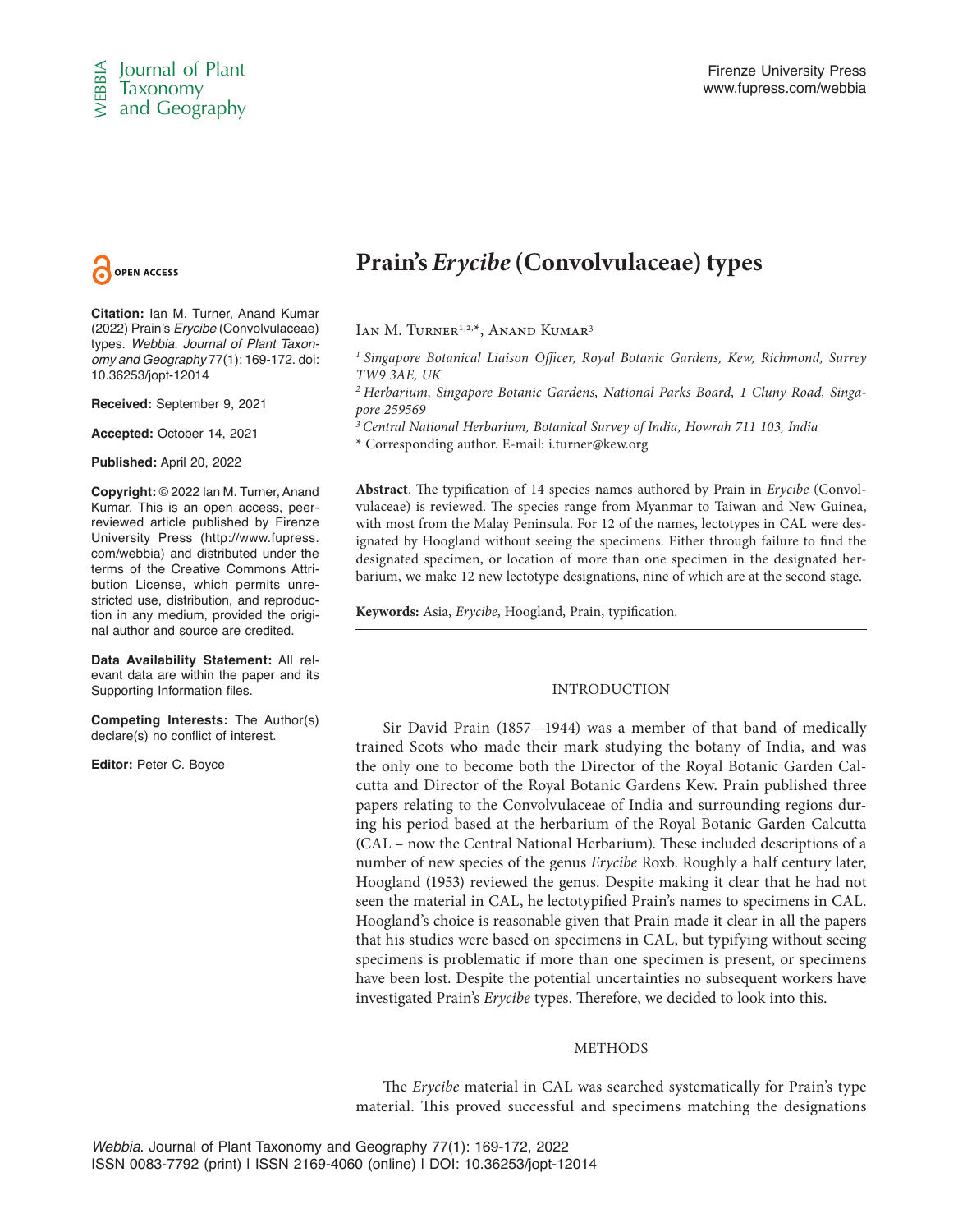made by Hoogland (1953) were found for the majority of the names. Actually in most cases more than one duplicate specimen was found. This means that a second-step lectotypification is required to designate the type and this is done here. In the few cases where there is only a single specimen in CAL, it might be considered that this represents the holotype of the name. This is unlikely to be so for collections, such as those by King's Collector and H.O. Forbes, that were distributed from CAL to other herbaria. For collections distributed to CAL, such as those by A. Henry and F. Hellwig, Prain probably only saw one specimen in his home institution, but the possibility of his seeing material on visits to BM, K or E cannot be entirely discounted. We therefore maintain Hoogland's approach of considering lectotypification a requirement.

*Erycibe aenea* Prain, J. Asiat. Soc. Bengal, Pt. 2, Nat. Hist. 63(2): 85. 1894

Type: Peninsular Malaysia, Perak, Gunung G.B., March 1885, *King's Collector 7337* (CAL barcode CAL0000018441, lectotype designated at the first step by Hoogland (1953: 343), and at the second step here; isolectotypes B (barcode B100272283); BM (barcode BM001014546); CAL (barcode CAL0000033893); G (barcode G00227176,); K (barcode K000545454, K000545455); L (barcode L0004119); SING (barcode SING0052330).

## *Notes*

Two specimens matching Hoogland's designation were located in CAL. Therefore a second-step lectotypification is made here to choose the better specimen as lectotype.

*Erycibe albida* Prain, J. Asiat. Soc. Bengal, Pt. 2, Nat. Hist. 63(2): 87. 1894

Type: Peninsular Malaysia, Perak, Gunung Boobo, March 1885, *King's Collector 7373* (CAL barcode CAL0000018479, lectotype designated at the first step by Hoogland (1953: 344), and at the second step here; isolectotypes B (barcode B100272282); BM (barcode BM001014545); CAL (barcode CAL0000033894); G (barcode G00227175); K (barcode K000545463); L (barcode L0004122).

# *Notes*

Two specimens matching Hoogland's designation were located in CAL. Therefore a second-step lectotypi-

fication is made here to choose the better specimen as lectotype.

#### *Erycibe citriniflora* Griff., Notul. 4: 284. 1854

Type: Burma, Mergui, *W. Griffith 390* (K barcode K000830563, lectotype selected by Hoogland (1953: 345); possible isolectotypes CAL (barcode CAL0000018474); K (barcode K000830564); P (barcode P00260088).

(=) *Erycibe glomerata* Wall. ex Choisy, Ann. Sci. Nat., Bot. sér. 2, 1: 224. 1834, *nom. illegit*., non *E. glomerata* Blume (1826). – *Erycibe wallichii* Prain & Hallier f., Bull. Herb. Boissier 5(5): 382. 1897.

Type: Burma, Moalmyn, 26 January 1827, *N. Wallich s.n.* (EIC 1338), G-DC (barcode G00146610), lectotype selected by Hoogland (1953: 345).

## *Notes*

Prain and Hallier in Hallier (1897) realised *Erycibe glomerata* Wall. was a later homonym of *E. glomerata* Blume and proposed *Erycibe wallichii* as a replacement name. Choisy had validated Wallich's *Erycibe glomerata*, so *Erycibe wallichii* Prain & Hallier f. is legitimate, though it has been reduced to a synonym of *E. citriniflora* Griff.

*Erycibe festiva* Prain, J. Asiat. Soc. Bengal, Pt. 2, Nat. Hist. 63(2): 87. 1894

Type: Peninsular Malaysia, Perak, Larut, August 1884, *King's Collector 6445* (CAL barcode CAL0000018438, lectotype designated at the first step by Hoogland (1953: 347), and at the second step here; isolectotypes B (barcode B100272273); BM (barcode BM001014540), CAL (barcode CAL0000018439, CAL0000033900); G (barcode G00227174); K (barcode K000545457); L (barcode L0004130); P (barcode P00260159); SING (barcode SING0052314).

## *Notes*

Three specimens matching Hoogland's designation were located in CAL. Therefore a second-step lectotypification is made here to choose the best specimen as lectotype.

*Erycibe forbesii* Prain, J. Asiat. Soc. Bengal, Pt. 2, Nat. Hist. 73(1): 15. 1904

Type: Sumatra, Lampongs, 5 August 1880, *H.O. Forbes 1454* (CAL barcode CAL0000018480, lectotype selected by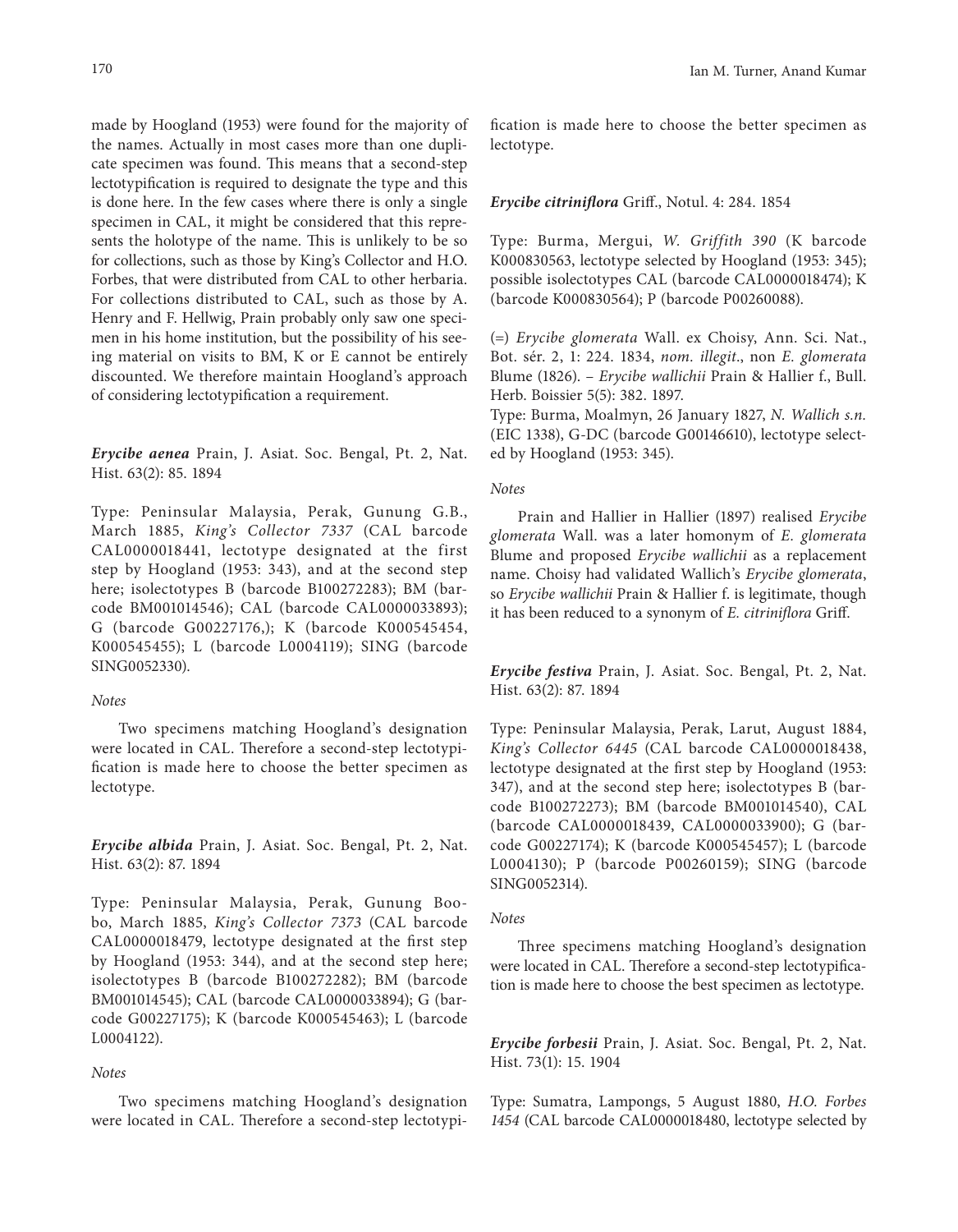Hoogland (1953: 347); isolectotypes A (barcode A00054397, A00054398); B (barcode B100272269, B100272270); BM (barcode BM001014539); BRI (barcode BRI-AQ0277125); FI (barcode FI013062); G (barcode G00227179); GH (barcode GH00054399); K (barcode K000830626); L (barcode L0004132, L0867547); P (barcode P00608656, P00608655); SING (barcode SING0052316, SING0052315, SING0052317); US (barcode US00111194).

#### *Notes*

A specimen matching Hoogland's designation was located in CAL and is considered to be the lectotype of Prain's name. The duplicate in K was distributed from CAL in 1904, indicating that it was likely Prain saw more than one specimen of Forbes's collection.

*Erycibe hellwigii* Prain, J. Asiat. Soc. Bengal, Pt. 2, Nat. Hist. 63(2): 84. 1894

Type: New Guinea, Kaiser Wilhelmsland, 2 August 1888, *F. Hellwig 87* (CAL barcode CAL0000018455, lectotype selected by Hoogland (1953: 349), isolectotypes B (barcode B100279256); BM (barcode BM001014535); K (barcode K000830604).

# *Notes*

A specimen matching Hoogland's designation was located in CAL and is considered to be the lectotype of Prain's name.

*Erycibe henryi* Prain, J. Asiat. Soc. Bengal, Pt. 2, Nat. Hist. 73(1): 15. 1904

Type: Formosa (Taiwan), Takow, Ape's Hill, *A. Henry 1884* (CAL barcode CAL0000018478, lectotype selectedby Hoogland (1953: 350); isolectotypes A (barcode A00054379); BM (barcode BM001014554); E (barcode E00433746); NY (barcode NY00318953).

## *Notes*

A specimen matching Hoogland's designation was located in CAL and is considered to be the lectotype of Prain's name.

*Erycibe leucoxyloides* King ex Ridl., J. Straits Branch Roy. Asiat. Soc. 33: 116. 1900

Type: Singapore, Bukit Timah, 1895, *H.N. Ridley 6897* (SING barcode SING0052324, lectotype designated here; isolectotype K (barcode K000545462).

(=) *Erycibe leucoxyloides* Prain, J. Asiat. Soc. Bengal, Pt. 2, Nat. Hist. 73(1): 16. 1904, *nom. illegit.*, non *E. leucoxyloide*s King ex Ridl. (1900).

Type: Singapore, Bukit Timah, 1895, *H.N. Ridley 6897* (K barcode K000545462, lectotype designated here; isolectotype SING (barcode SING0052324).

## *Notes*

Ridley published this name before Prain. While Ridley's description is very brief – 'A small-leaved climber, flowers white sweet.' It is sufficient to validate the name. As no specimen of *Ridley 6897* referred to by Hoogland (1953) was located in CAL, a duplicate in K is designated lectotype for Prain's name here. As Ridley mentioned Bukit Timah in his protologue, a duplicate in SING is selected as lectotype for Ridley's name.

*Erycibe magnifica* Prain, J. Asiat. Soc. Bengal, Pt. 2, Nat. Hist. 73(1): 18. 1904

Type: Peninsular Malaysia, Perak, Larut, October 1882, *King's Collector 3454* (CAL barcode CAL0000018461, lectotype designated at the first step by Hoogland (1953: 351), and at the second step here; isolectotypes BM (barcode BM001014531); CAL (barcode CAL0000018462, CAL0000033895, CAL0000033896); E (barcode E00433798); K (barcode K000545464); SING (barcode SING0052325).

## *Notes*

Four specimens matching Hoogland's designation were located in CAL. Therefore a second-step lectotypification is made here to choose the best specimen as lectotype.

*Erycibe praecipua* Prain, J. Asiat. Soc. Bengal, Pt. 2, Nat. Hist. 63(2): 86. 1894

Type: Peninsular Malaysia, Penang, July 1890, *C. Curtis 911* (CAL barcode CAL0000018466, lectotype designated here).

## *Notes*

No specimen matching Hoogland's designation of *Curtis 911*, July 1896, was located in CAL. A new lectotypification is therefore made here to match the details of a good specimen in CAL.